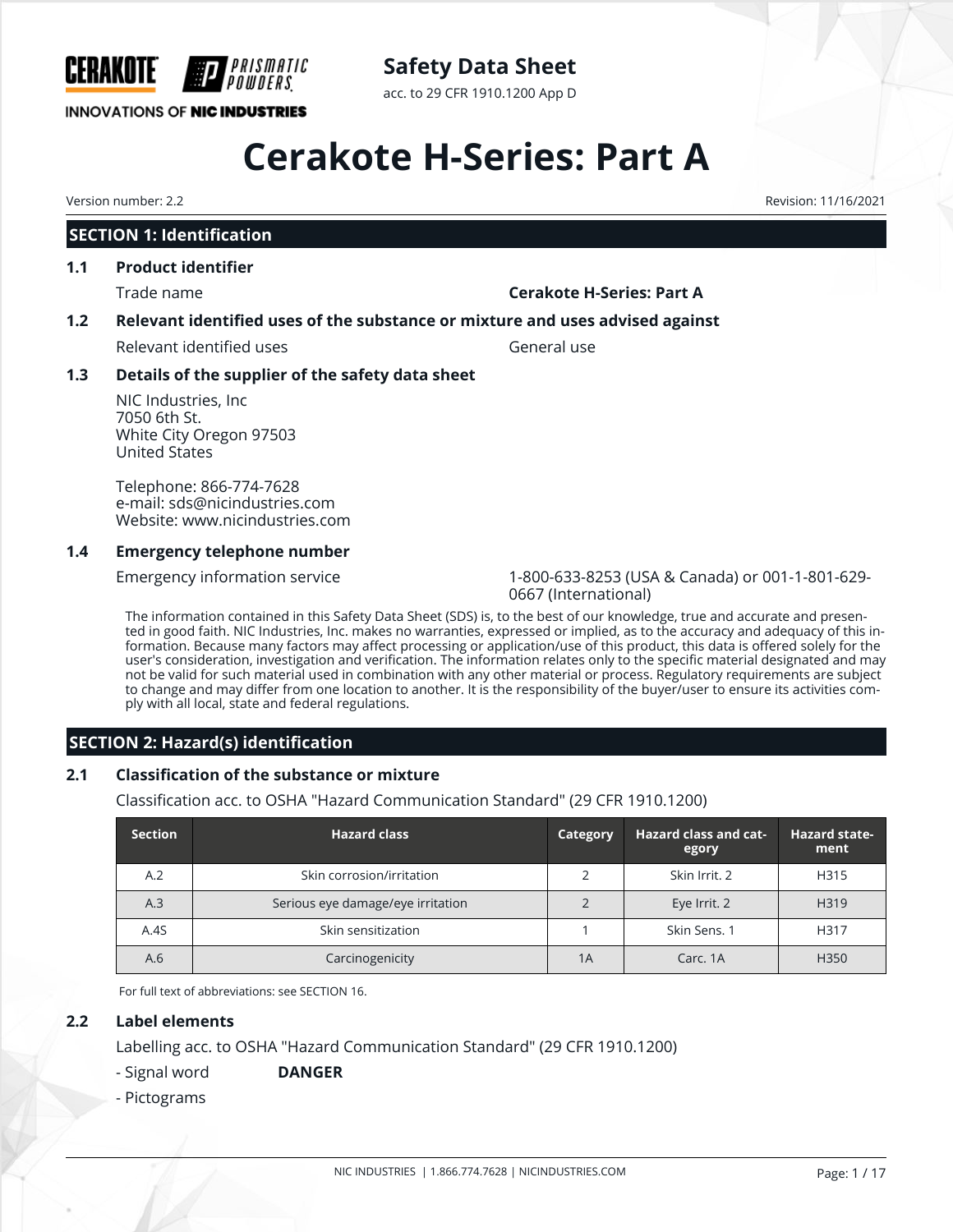

acc. to 29 CFR 1910.1200 App D

### **INNOVATIONS OF NIC INDUSTRIES**

# **Cerakote H-Series: Part A**

Version number: 2.2 Revision: 11/16/2021

GHS07, GHS08



PRISMATIC

| - Hazard statements |                                      |
|---------------------|--------------------------------------|
| H315                | Causes skin irritation.              |
| H317                | May cause an allergic skin reaction. |
| H319                | Causes serious eye irritation.       |
| H350                | May cause cancer.                    |

| - Precautionary statements |                                                                                                                                     |
|----------------------------|-------------------------------------------------------------------------------------------------------------------------------------|
| P <sub>201</sub>           | Obtain special instructions before use.                                                                                             |
| P <sub>261</sub>           | Avoid breathing dust/fume/gas/mist/vapors/spray.                                                                                    |
| P272                       | Contaminated work clothing must not be allowed out of the workplace.                                                                |
| P280                       | Wear protective gloves.                                                                                                             |
| P302+P352                  | If on skin: Wash with plenty of water.                                                                                              |
| P305+P351+P338             | If in eyes: Rinse cautiously with water for several minutes. Remove contact lenses, if present and<br>easy to do. Continue rinsing. |
| P308+P313                  | If exposed or concerned: Get medical advice/attention.                                                                              |
| P321                       | Specific treatment (see on this label).                                                                                             |
| P333+P313                  | If skin irritation or rash occurs: Get medical advice/attention.                                                                    |
| P337+P313                  | If eye irritation persists: Get medical advice/attention.                                                                           |
| P362                       | Take off contaminated clothing and wash it before reuse.                                                                            |
| P363                       | Wash contaminated clothing before reuse.                                                                                            |
| P405                       | Store locked up.                                                                                                                    |
| P501                       | Dispose of contents/container to industrial combustion plant.                                                                       |

- Hazardous ingredients for labelling Ambient Curable Refractory Resin, Carbon black, pchlorobenzotrifluoride

### **2.3 Other hazards**

Hazards not otherwise classified

May be harmful in contact with skin (GHS category 5: acutely toxic - dermal). Very toxic to aquatic life with long lasting effects (GHS category 1: aquatic toxicity - acute and/or chronic).

# **SECTION 3: Composition/information on ingredients**

#### **3.1 Substances**

Not relevant (mixture)

#### **3.2 Mixtures**

Description of the mixture

| Name of substance                    | <b>Identifier</b>             | $Wt\%$    |
|--------------------------------------|-------------------------------|-----------|
| p-chlorobenzotrifluoride             | CAS No<br>98-56-6             | $50 - 75$ |
| Performance Ceramic #1               | CAS No<br><b>Trade Secret</b> | $10 - 25$ |
| Ceramic Based Pigments and Additives | CAS No<br><b>Trade Secret</b> | $10 - 25$ |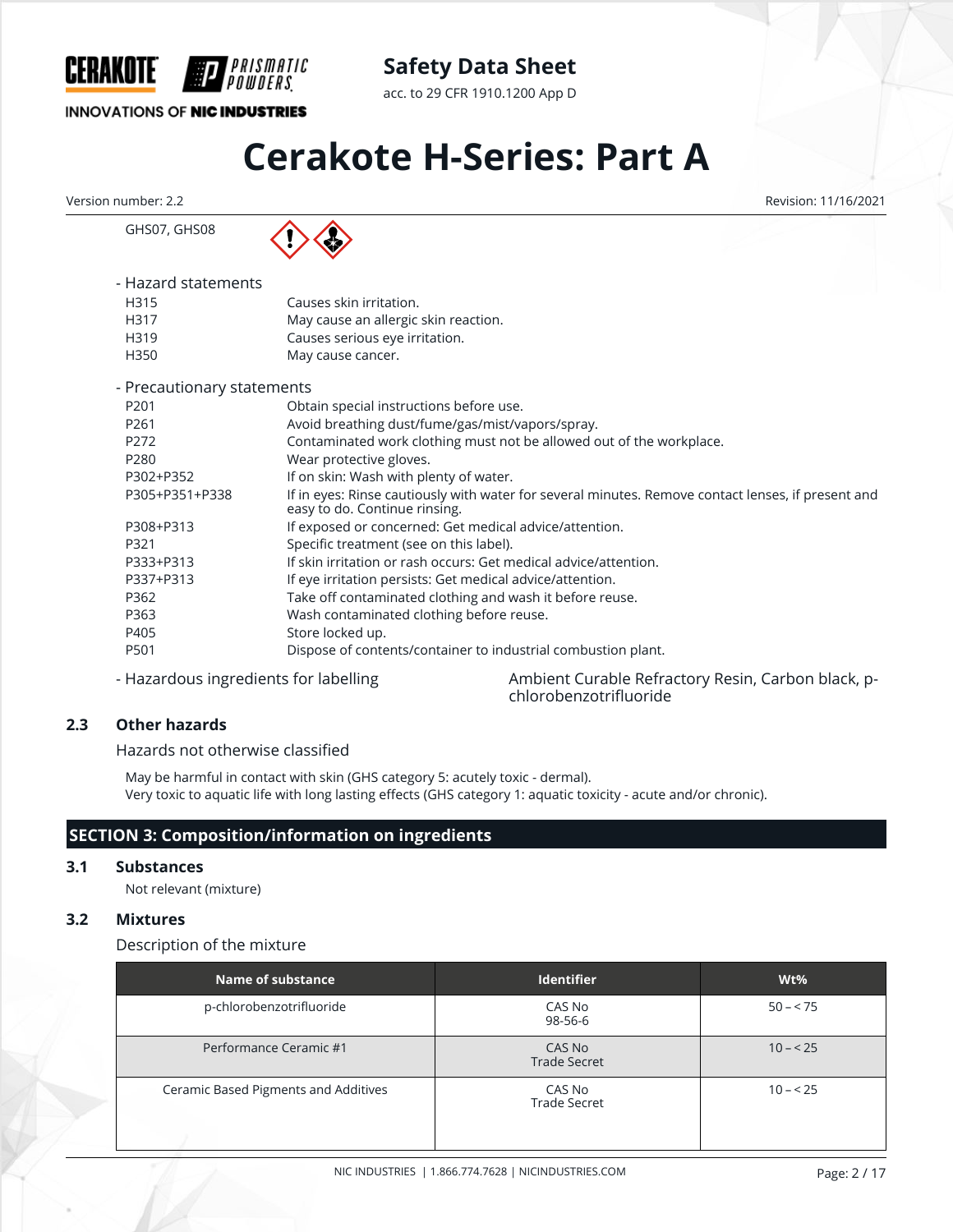

acc. to 29 CFR 1910.1200 App D

# **INNOVATIONS OF NIC INDUSTRIES**

# **Cerakote H-Series: Part A**

Version number: 2.2 Revision: 11/16/2021

| Name of substance                | <b>Identifier</b>             | $Wt\%$    |
|----------------------------------|-------------------------------|-----------|
| Ambient Curable Refractory Resin | CAS No<br><b>Trade Secret</b> | $10 - 25$ |
| Chromium (III) oxide             | CAS No<br>1308-38-9           | $0 - 5$   |
| 2-butanol                        | CAS No<br>78-92-2             | $0 - 5$   |
| Performance Ceramic #3           | CAS No<br><b>Trade Secret</b> | $0 - 5$   |
| Carbon black                     | CAS No<br>1333-86-4           | $0 - 5$   |
| Performance Ceramic #2           | CAS No<br><b>Trade Secret</b> | $0 - 5$   |

\*\* Trade Secret: In accordance with OSHA Hazard Communication Standard 29 CFR 1910.1200(i) and in accordance with the United Nations Globally Harmonized System of Classification and Labeling of Chemicals (GHS), the specific identity and/or exact percentage (concentration) of the composition has been withheld as a "Trade Secret."

### **SECTION 4: First-aid measures**

#### **4.1 Description of first-aid measures**

#### General notes

Do not leave affected person unattended. Remove victim out of the danger area. Keep affected person warm, still and covered. Take off immediately all contaminated clothing. In all cases of doubt, or when symptoms persist, seek medical advice. In case of unconsciousness place person in the recovery position. Never give anything by mouth.

#### Following inhalation

If breathing is irregular or stopped, immediately seek medical assistance and start first aid actions. In case of respiratory tract irritation, consult a physician. Provide fresh air.

#### Following skin contact

Wash with plenty of soap and water.

#### Following eye contact

Remove contact lenses, if present and easy to do. Continue rinsing. Irrigate copiously with clean, fresh water for at least 10 minutes, holding the eyelids apart.

#### Following ingestion

Rinse mouth with water (only if the person is conscious). Do NOT induce vomiting.

#### **4.2 Most important symptoms and effects, both acute and delayed**

Symptoms and effects are not known to date.

#### **4.3 Indication of any immediate medical attention and special treatment needed**

None.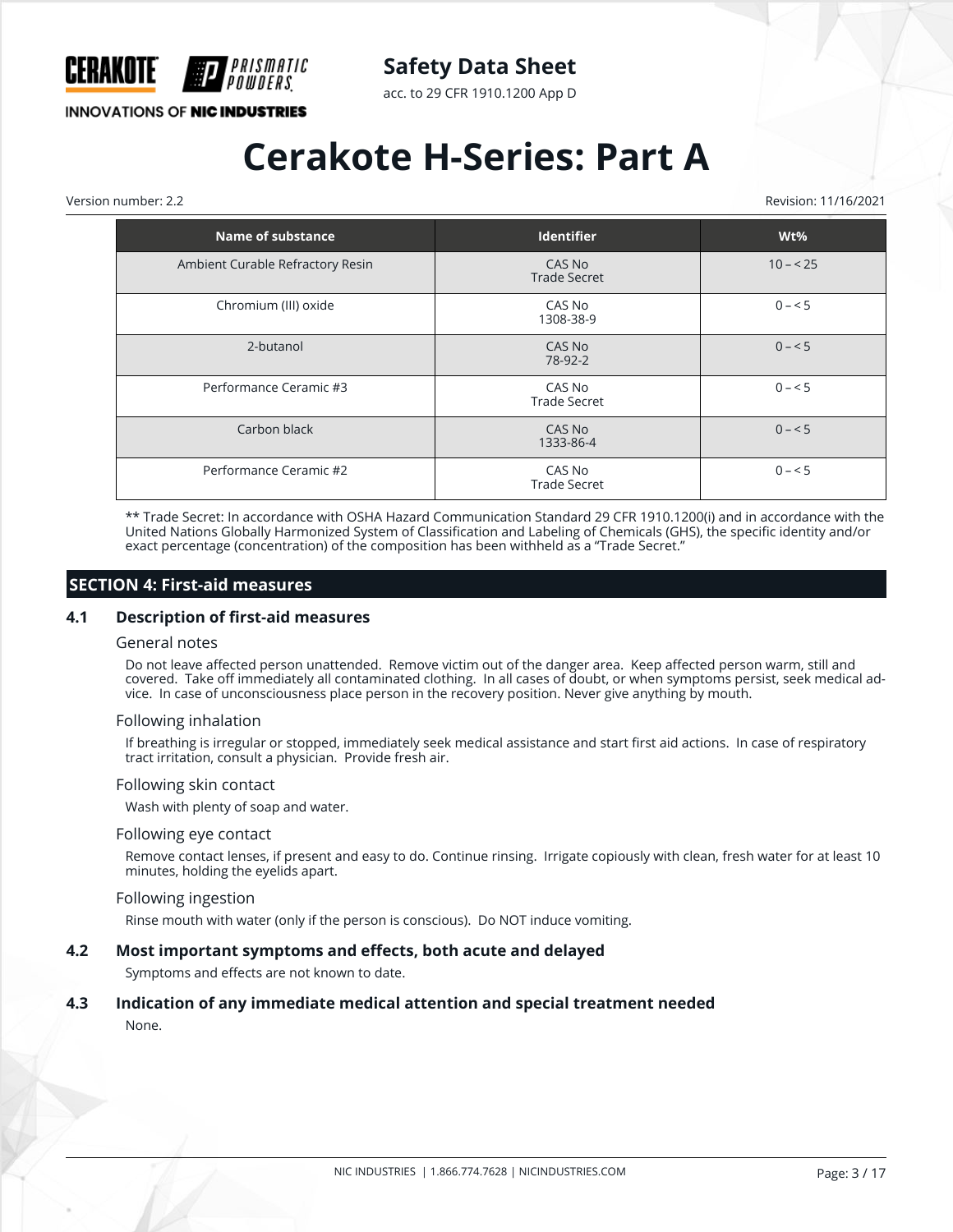

# **Safety Data Sheet**

acc. to 29 CFR 1910.1200 App D

# **Cerakote H-Series: Part A**

Version number: 2.2 Revision: 11/16/2021

# **SECTION 5: Fire-fighting measures**

## **5.1 Extinguishing media**

Suitable extinguishing media Water spray, Dry extinguishing powder, BC-powder, Carbon dioxide (CO2)

# **5.2 Special hazards arising from the substance or mixture**

Hazardous combustion products Carbon monoxide (CO), Carbon dioxide (CO2)

# **5.3 Advice for firefighters**

In case of fire and/or explosion do not breathe fumes. Coordinate firefighting measures to the fire surroundings. Do not allow firefighting water to enter drains or water courses. Collect contaminated firefighting water separately. Fight fire with normal precautions from a reasonable distance.

# **SECTION 6: Accidental release measures**

# **6.1 Personal precautions, protective equipment and emergency procedures**

For non-emergency personnel

Remove persons to safety.

### For emergency responders

Wear breathing apparatus if exposed to vapors/dust/aerosols/gases.

## **6.2 Environmental precautions**

Keep away from drains, surface and ground water. Retain contaminated washing water and dispose of it. If substance has entered a water course or sewer, inform the responsible authority.

# **6.3 Methods and material for containment and cleaning up**

Advice on how to contain a spill

Covering of drains.

## Advice on how to clean up a spill

Wipe up with absorbent material (e.g. cloth, fleece). Collect spillage: sawdust, kieselgur (diatomite), sand, universal binder.

## Appropriate containment techniques

Use of adsorbent materials.

## Other information relating to spills and releases

Place in appropriate containers for disposal. Ventilate affected area.

## **6.4 Reference to other sections**

Hazardous combustion products: see section 5. Personal protective equipment: see section 8. Incompatible materials: see section 10. Disposal considerations: see section 13.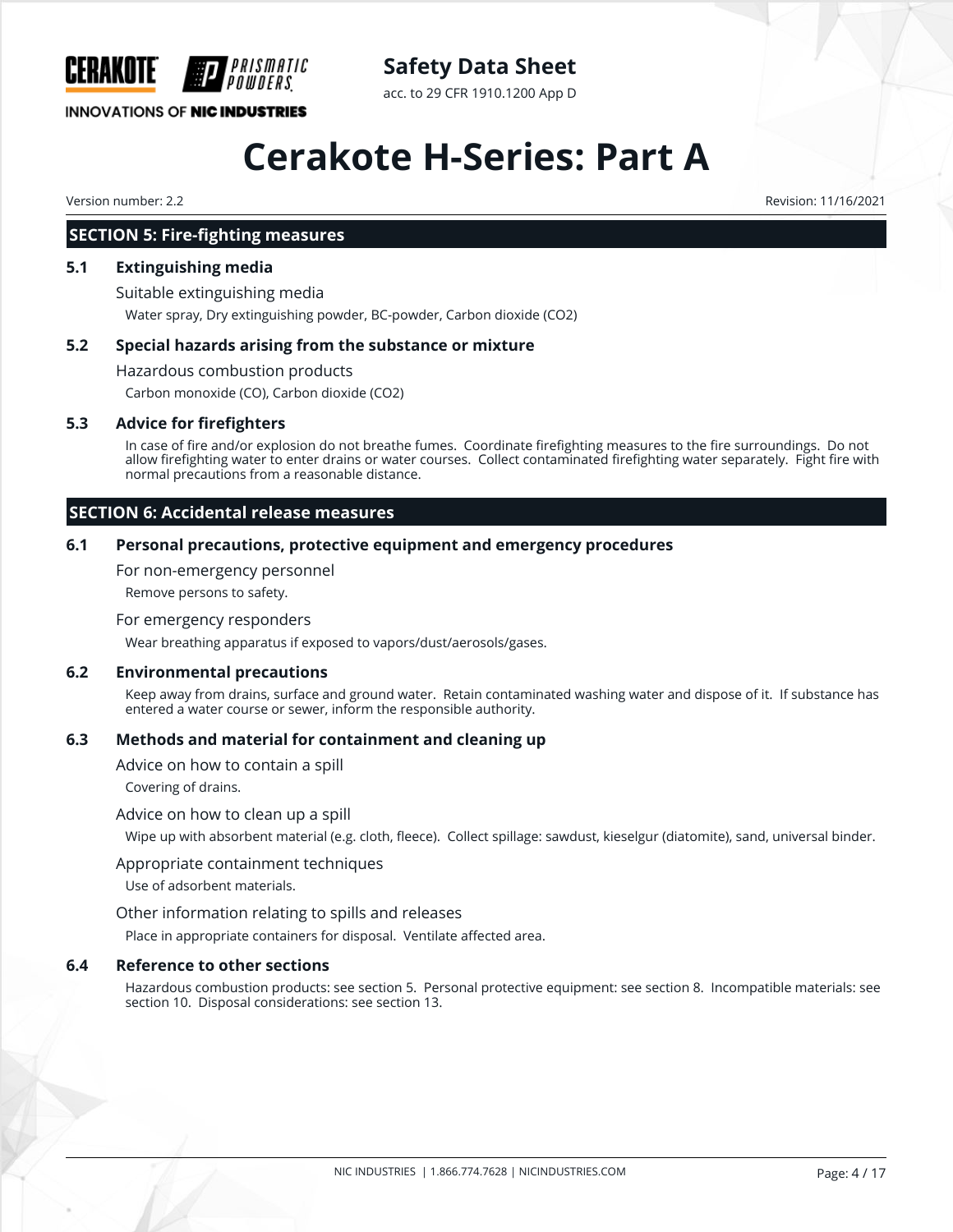

# **Safety Data Sheet**

acc. to 29 CFR 1910.1200 App D

# **Cerakote H-Series: Part A**

Version number: 2.2 Revision: 11/16/2021

## **SECTION 7: Handling and storage**

#### **7.1 Precautions for safe handling**

Recommendations

- Measures to prevent fire as well as aerosol and dust generation

Use local and general ventilation. Use only in well-ventilated areas.

#### Advice on general occupational hygiene

Wash hands after use. Do not eat, drink and smoke in work areas. Remove contaminated clothing and protective equipment before entering eating areas. Never keep food or drink in the vicinity of chemicals. Never place chemicals in containers that are normally used for food or drink. Keep away from food, drink and animal feedingstuffs.

#### **7.2 Conditions for safe storage, including any incompatibilities**

#### **7.3 Specific end use(s)**

See section 16 for a general overview.

#### **SECTION 8: Exposure controls/personal protection**

#### **8.1 Control parameters**

|           | Occupational exposure limit values (Workplace Exposure Limits) |                 |                     |                    |                      |                     |                    |                          |                                         |                                   |
|-----------|----------------------------------------------------------------|-----------------|---------------------|--------------------|----------------------|---------------------|--------------------|--------------------------|-----------------------------------------|-----------------------------------|
| Country   | Name of substance                                              | Identifi-<br>er | <b>TWA</b><br>[ppm] | TWA [mg/<br>$m3$ ] | <b>STEL</b><br>[ppm] | STEL [mg/<br>$m3$ ] | Ceiling-C<br>[ppm] | Ceiling-C<br>[ $mg/m3$ ] | Nota-<br>tion                           | <b>Source</b>                     |
| <b>US</b> | Carbon black                                                   | PEL (CA)        |                     | 3.5                |                      |                     |                    |                          |                                         | Cal/OSHA<br>PEL                   |
| <b>US</b> | Carbon black                                                   | PEL             |                     | 3.5                |                      |                     |                    |                          |                                         | 29 CFR<br>1910.100<br>$\mathbf 0$ |
| US        | Carbon black                                                   | <b>REL</b>      |                     | 3.5<br>(10 h)      |                      |                     |                    |                          | appx-A,<br>appx-C                       | <b>NIOSH</b><br><b>REL</b>        |
| <b>US</b> | Carbon black                                                   | <b>TLV®</b>     |                     | $\overline{3}$     |                      |                     |                    |                          | Ť                                       | <b>ACGIH®</b><br>2021             |
| US        | Carbon black                                                   | <b>REL</b>      |                     | 0.1<br>(10 h)      |                      |                     |                    |                          | PAH <sub>s</sub> ,<br>appx-A,<br>appx-C | <b>NIOSH</b><br><b>REL</b>        |
| <b>US</b> | Performance<br>Ceramic #1                                      | <b>TLV®</b>     |                     | 10                 |                      |                     |                    |                          |                                         | <b>ACGIH®</b><br>2021             |
| US        | Performance<br>Ceramic #1                                      | PEL             |                     | 15                 |                      |                     |                    |                          | i, dust                                 | 29 CFR<br>1910.100<br>0           |
| <b>US</b> | Performance<br>Ceramic #1                                      | <b>REL</b>      |                     |                    |                      |                     |                    |                          | lowest,<br>appx-A                       | <b>NIOSH</b><br><b>REL</b>        |
| <b>US</b> | Performance<br>Ceramic #2                                      | <b>REL</b>      |                     | 6<br>(10 h)        |                      |                     |                    |                          |                                         | <b>NIOSH</b><br><b>REL</b>        |
| <b>US</b> | 2-Butanol                                                      | <b>TLV®</b>     | 100                 |                    |                      |                     |                    |                          |                                         | <b>ACGIH®</b><br>2021             |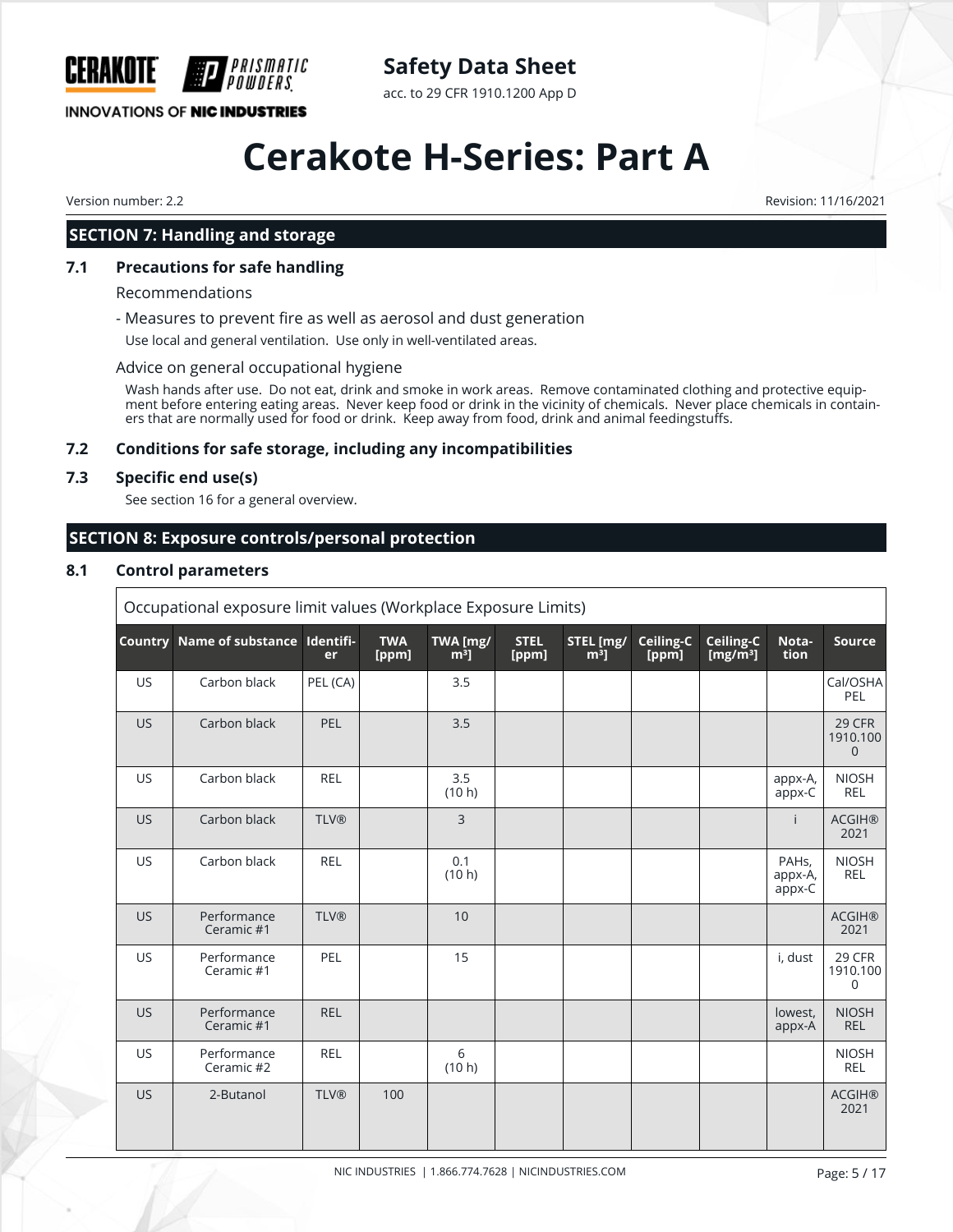

acc. to 29 CFR 1910.1200 App D

**INNOVATIONS OF NIC INDUSTRIES** 

IPRISMATIC

# **Cerakote H-Series: Part A**

Version number: 2.2 Revision: 11/16/2021

| Occupational exposure limit values (Workplace Exposure Limits) |                                     |            |                     |                            |                      |                             |                    |                                   |               |                                |
|----------------------------------------------------------------|-------------------------------------|------------|---------------------|----------------------------|----------------------|-----------------------------|--------------------|-----------------------------------|---------------|--------------------------------|
|                                                                | Country Name of substance Identifi- | er         | <b>TWA</b><br>[ppm] | TWA [mg/<br>m <sup>3</sup> | <b>STEL</b><br>[ppm] | STEL [mg/<br>m <sup>3</sup> | Ceiling-C<br>[ppm] | Ceiling-C<br>[mg/m <sup>3</sup> ] | Nota-<br>tion | Source                         |
| US                                                             | 2-Butanol                           | PEL (CA)   | 100                 | 305                        |                      |                             |                    |                                   |               | Cal/OSHA<br>PEL                |
| <b>US</b>                                                      | 2-Butanol                           | <b>REL</b> | 100<br>(10 h)       | 305<br>(10 h)              | 150                  | 455                         |                    |                                   |               | <b>NIOSH</b><br><b>REL</b>     |
| US                                                             | 2-Butanol                           | PEL        | 150                 | 450                        |                      |                             |                    |                                   |               | <b>29 CFR</b><br>1910.100<br>0 |

Notation

appx-A NIOSH Potential Occupational Carcinogen (Appendix A)<br>appx-C Appendix C - Supplementary Exposure Limits

appx-C Appendix C - Supplementary Exposure Limits<br>Ceiling-C ceiling value is a limit value above which expo ceiling value is a limit value above which exposure should not occur

dust as dust

i inhalable fraction<br>lowest exposure by all ro lowest exposure by all routes should be carefully controlled to levels as low as possible<br>
PAHs as polycyclic aromatic hydrocarbons (PAHs)

PAHs as polycyclic aromatic hydrocarbons (PAHs)

short-term exposure limit: a limit value above which exposure should not occur and which is related to a 15-minute period (unless otherwise specified)

TWA time-weighted average (long-term exposure limit): measured or calculated in relation to a reference period of 8 hours timeweighted average (unless otherwise specified

#### **8.2 Exposure controls**

Appropriate engineering controls

General ventilation.

Individual protection measures (personal protective equipment)

#### Eye/face protection

Wear eye/face protection.

#### Skin protection

- Hand protection

Wear suitable gloves. Chemical protection gloves are suitable, which are tested according to EN 374. Check leak-tightness/ impermeability prior to use. In the case of wanting to use the gloves again, clean them before taking off and air them well. For special purposes, it is recommended to check the resistance to chemicals of the protective gloves mentioned above together with the supplier of these gloves.

#### - Other protection measures

Take recovery periods for skin regeneration. Preventive skin protection (barrier creams/ointments) is recommended. Wash hands thoroughly after handling.

#### Respiratory protection

In case of inadequate ventilation wear respiratory protection.

#### Environmental exposure controls

Use appropriate container to avoid environmental contamination. Keep away from drains, surface and ground water.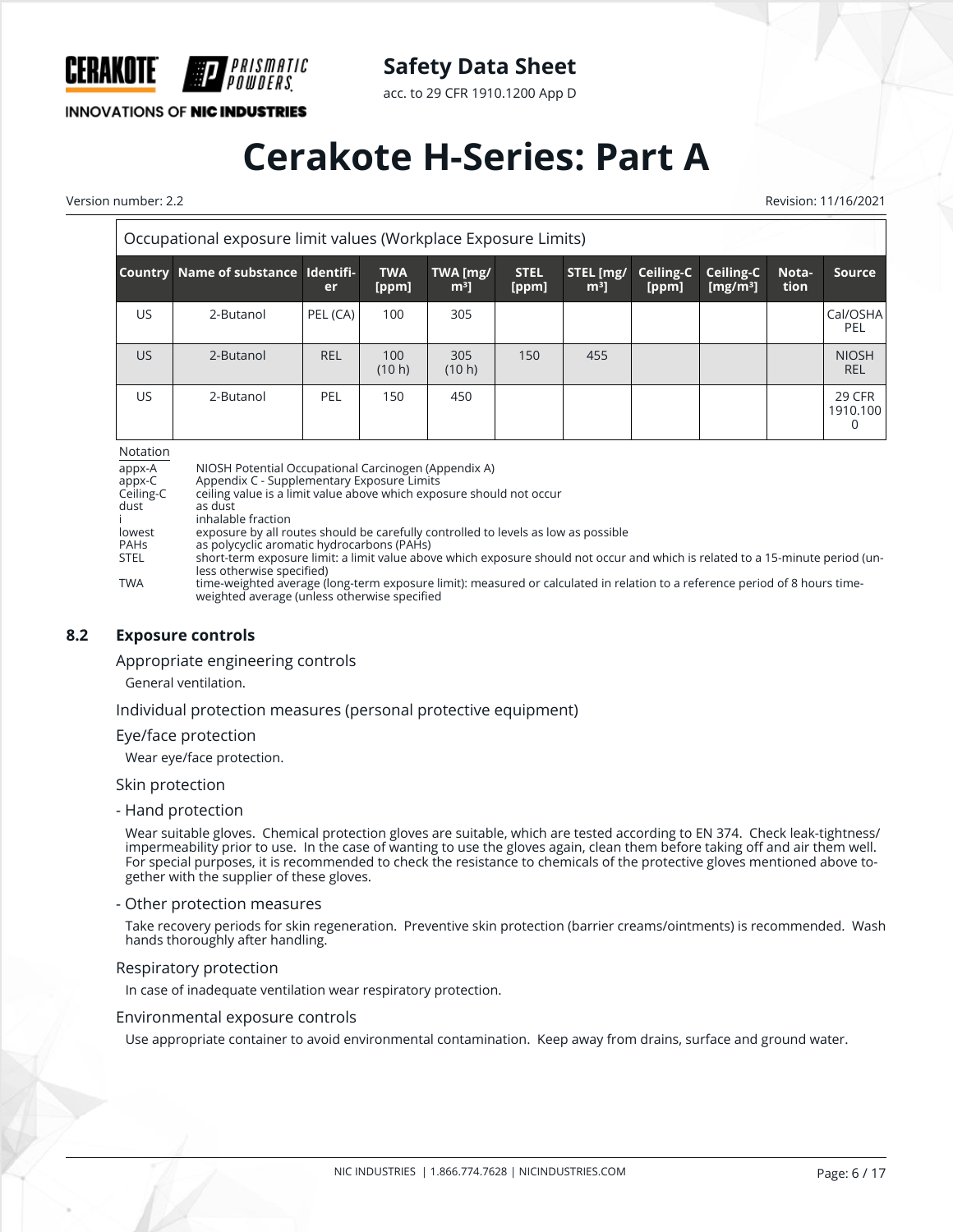

**Safety Data Sheet**

acc. to 29 CFR 1910.1200 App D

# **Cerakote H-Series: Part A**

Version number: 2.2 Revision: 11/16/2021

# **SECTION 9: Physical and chemical properties**

# **9.1 Information on basic physical and chemical properties**

| <b>Appearance</b>                       |                                                        |
|-----------------------------------------|--------------------------------------------------------|
| Physical state                          | Liquid                                                 |
| Color                                   | Various                                                |
| Particle                                | Not relevant (liquid)                                  |
| Odor                                    | Ammoniacal                                             |
| <b>Other safety parameters</b>          |                                                        |
| pH (value)                              | Not determined                                         |
| Melting point/freezing point            | Not determined                                         |
| Initial boiling point and boiling range | >133.8 °C                                              |
| Flash point                             | 39 °C                                                  |
| Evaporation rate                        | Not determined                                         |
| Flammability (solid, gas)               | Not relevant (fluid)                                   |
| Vapor pressure                          | 0.018 Pa at 25 °C                                      |
| Density                                 | Not determined                                         |
| Vapor density                           | Not available                                          |
| Relative density                        | Not available                                          |
| Solubility(ies)                         | Not determined                                         |
| Partition coefficient                   |                                                        |
| - n-octanol/water (log KOW)             | Not available                                          |
| Auto-ignition temperature               | 600 °C (auto-ignition temperature (liquids and gases)) |
| Viscosity                               | Not determined                                         |
| Explosive properties                    | None                                                   |
| Oxidizing properties                    | None                                                   |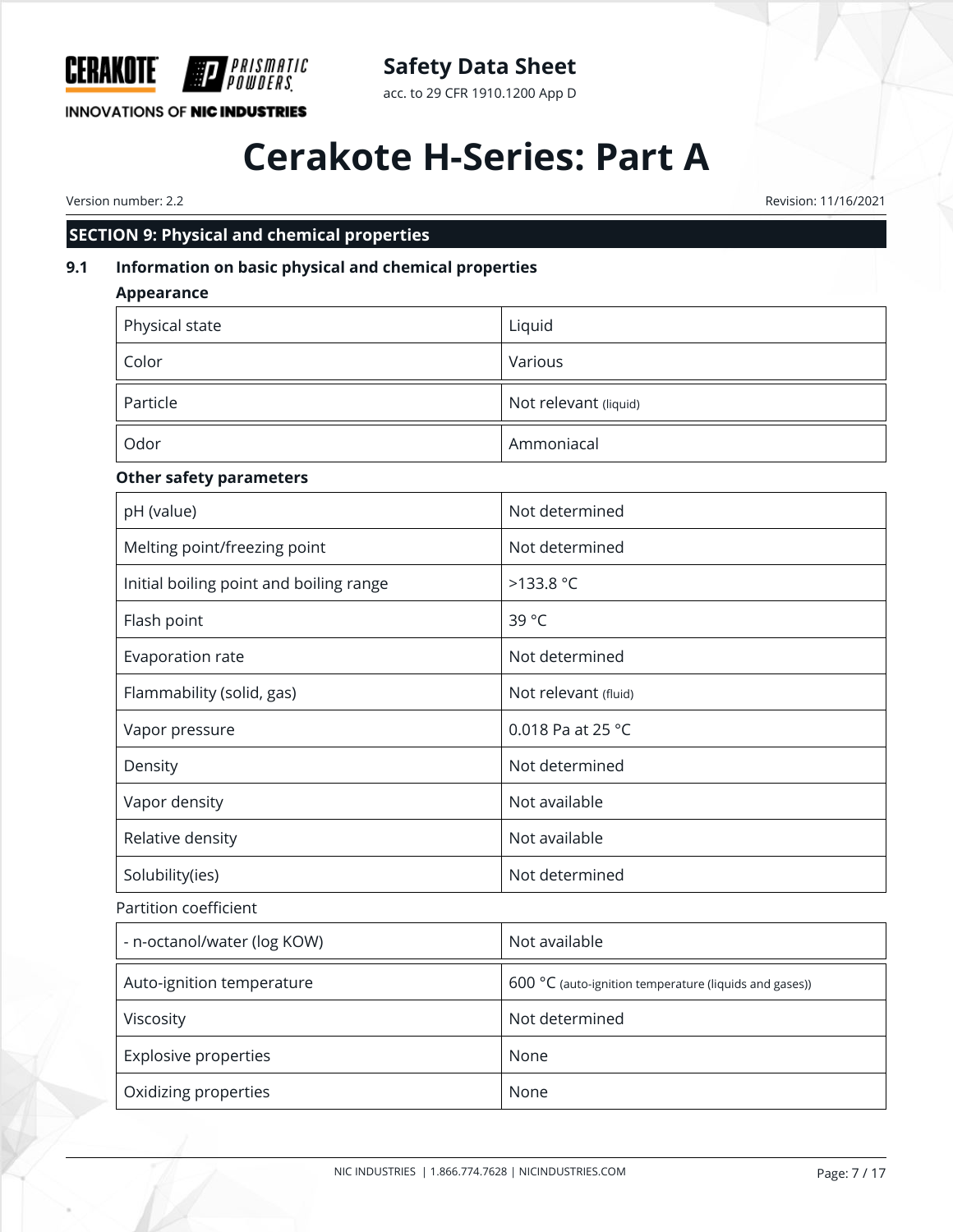

# **Safety Data Sheet**

acc. to 29 CFR 1910.1200 App D

# **Cerakote H-Series: Part A**

Version number: 2.2 Revision: 11/16/2021

# Flammable liquids - Sustained combustibility No **9.2 Other information** Temperature class (USA, acc. to NEC 500) T1 (maximum permissible surface temperature on the equipment: 450°C)

# **SECTION 10: Stability and reactivity**

*PRISMATIC* 

#### **10.1 Reactivity**

Concerning incompatibility: see below "Conditions to avoid" and "Incompatible materials".

#### **10.2 Chemical stability**

See below "Conditions to avoid".

#### **10.3 Possibility of hazardous reactions**

No known hazardous reactions.

#### **10.4 Conditions to avoid**

Moisture.

#### **10.5 Incompatible materials**

Oxidizers. Strong acids. Alkalines.

#### **10.6 Hazardous decomposition products**

Carbon dioxide, carbon monoxide, and silicon oxides may be produced from all coating formulations. Chlorine-containing gases, fluorine-containing gases may be produced in products containing p-chlorobenzotrifluoride. Hazardous combustion products: see section 5.

#### **SECTION 11: Toxicological information**

#### **11.1 Information on toxicological effects**

Test data are not available for the complete mixture.

#### Classification procedure

The method for classification of the mixture is based on ingredients of the mixture (additivity formula).

#### **Classification acc. to OSHA "Hazard Communication Standard" (29 CFR 1910.1200)**

#### Acute toxicity

Shall not be classified as acutely toxic.

GHS of the United Nations, annex 4: May be harmful in contact with skin.

| Acute toxicity estimate (ATE) of components of the mixture                                                   |              |                   |                        |  |  |  |  |
|--------------------------------------------------------------------------------------------------------------|--------------|-------------------|------------------------|--|--|--|--|
| Name of substance<br><b>Exposure route</b><br><b>ATE</b><br><b>CAS No</b>                                    |              |                   |                        |  |  |  |  |
| Ceramic Based Pigments and Additives                                                                         | Trade Secret | Inhalation: vapor | 11 $\frac{mg}{l}$ //4h |  |  |  |  |
| $>2.3$ mg/ <sub>I</sub> /4h<br>Ceramic Based Pigments and Additives<br>Inhalation: dust/mist<br>Trade Secret |              |                   |                        |  |  |  |  |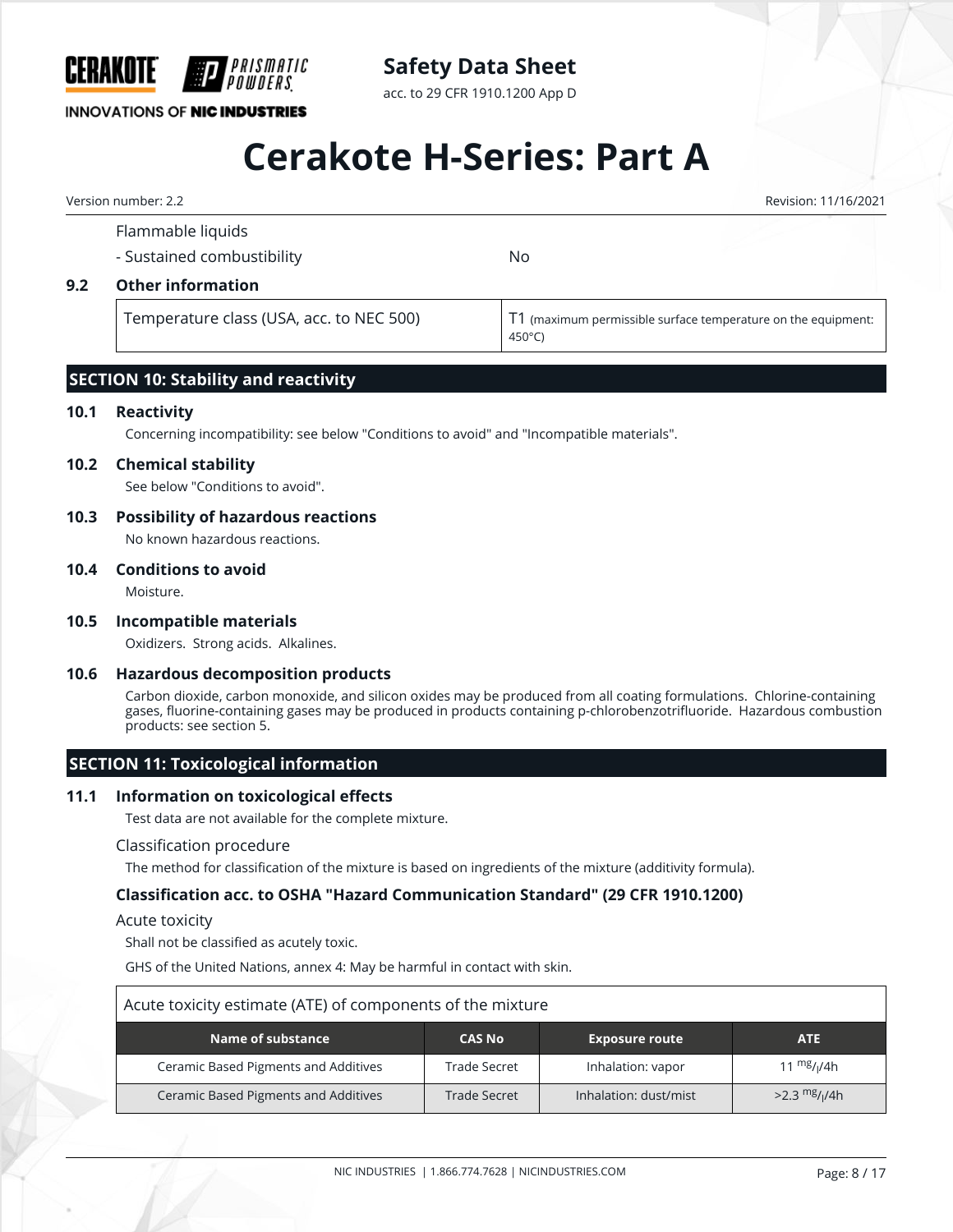

# **Safety Data Sheet**

acc. to 29 CFR 1910.1200 App D

# **Cerakote H-Series: Part A**

Version number: 2.2 Revision: 11/16/2021

Skin corrosion/irritation

Causes skin irritation.

Serious eye damage/eye irritation

Causes serious eye irritation.

Respiratory or skin sensitization May cause an allergic skin reaction.

### Germ cell mutagenicity

Shall not be classified as germ cell mutagenic.

### Carcinogenicity

May cause cancer.

# IARC Monographs on the Evaluation of Carcinogenic Risks to Humans

| Name of substance        | <b>Classification</b> | <b>Number</b> |
|--------------------------|-----------------------|---------------|
| Performance Ceramic #1   | 2B                    |               |
| Carbon black             | 2B                    |               |
| Performance Ceramic #2   |                       |               |
| p-chlorobenzotrifluoride | 2B                    |               |

Legend

 $\overline{2B}$  Possibly carcinogenic to humans<br>3 Not classifiable as to carcinogenic

Not classifiable as to carcinogenicity in humans

# National Toxicology Program (United States): Report on Carcinogens

| Name of substance | <b>CAS No</b> | <b>Classification</b>            | <b>Number</b>             |
|-------------------|---------------|----------------------------------|---------------------------|
| Carbon black l    | 1333-86-4     | Known to be human<br>carcinogens | 1st Report on Carcinogens |

#### Reproductive toxicity

Shall not be classified as a reproductive toxicant.

Specific target organ toxicity - single exposure

Shall not be classified as a specific target organ toxicant (single exposure).

Specific target organ toxicity - repeated exposure

Shall not be classified as a specific target organ toxicant (repeated exposure).

## Aspiration hazard

Shall not be classified as presenting an aspiration hazard.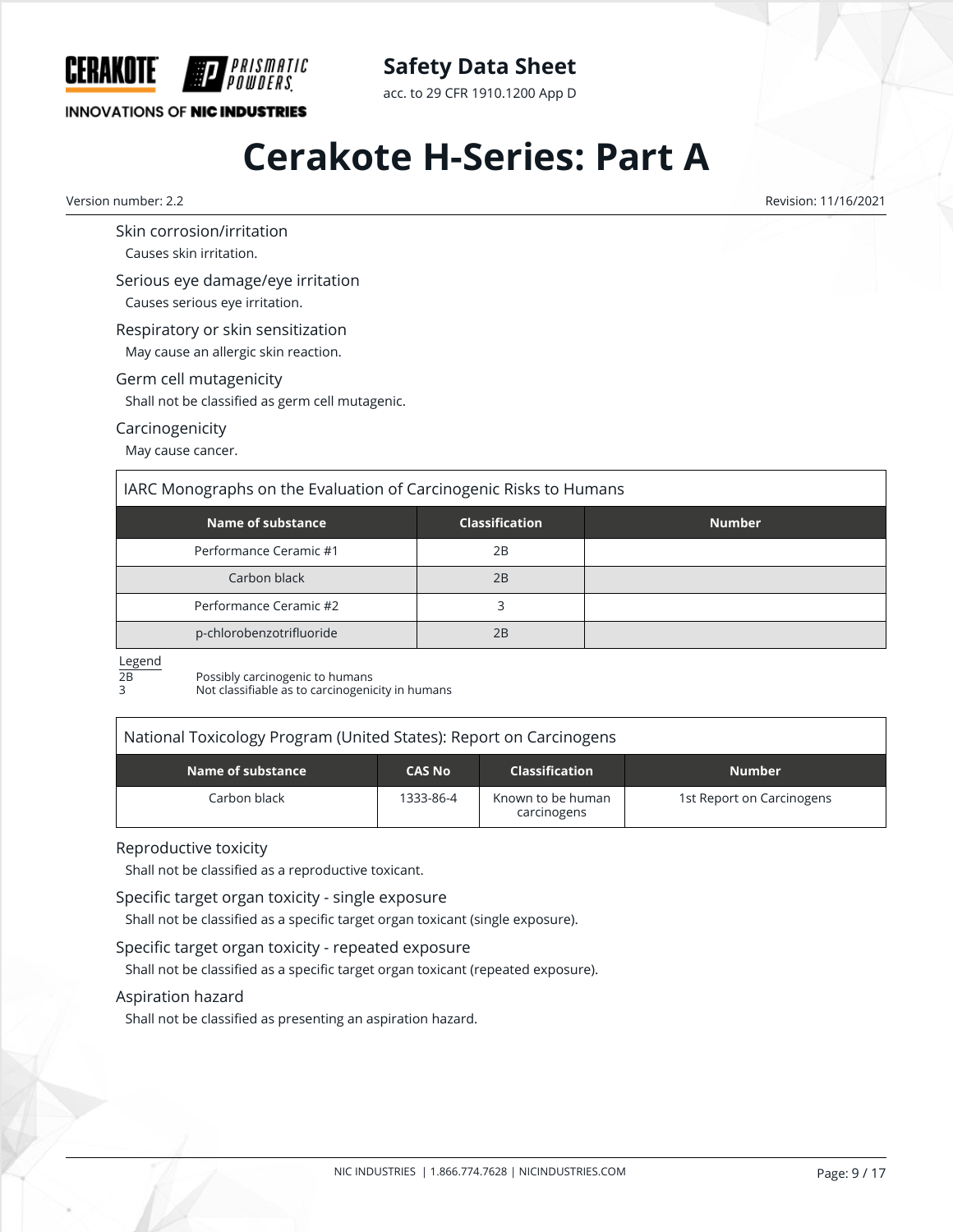

# **Safety Data Sheet**

acc. to 29 CFR 1910.1200 App D

# **Cerakote H-Series: Part A**

Version number: 2.2 Revision: 11/16/2021

# **SECTION 12: Ecological information**

### **12.1 Toxicity**

Very toxic to aquatic life with long lasting effects.

Aquatic toxicity (acute) of components of the mixture

| Name of substance        | <b>CAS No</b>       | <b>Endpoint</b>   | Value                                 | <b>Species</b>        | <b>Exposure time</b> |
|--------------------------|---------------------|-------------------|---------------------------------------|-----------------------|----------------------|
| p-chlorobenzotrifluoride | 98-56-6             | <b>LC50</b>       | $6.5 \frac{mg}{l}$                    | Fish                  | 24h                  |
| p-chlorobenzotrifluoride | $98 - 56 - 6$       | ErC <sub>50</sub> | $>0.41 \frac{mg}{l}$                  | Algae                 | 72 h                 |
| p-chlorobenzotrifluoride | 98-56-6             | <b>EC50</b>       | $>0.41 \frac{mg}{l}$                  | Algae                 | 72 h                 |
| Chromium (III) oxide     | 1308-38-9           | ErC <sub>50</sub> | $>148.1$ <sup>µg</sup> / <sub>1</sub> | Algae                 | 72h                  |
| Chromium (III) oxide     | 1308-38-9           | <b>EC50</b>       | 13.3 $\frac{\mu g}{\mu}$              | Algae                 | 72 h                 |
| 2-butanol                | 78-92-2             | <b>LC50</b>       | 2,993 $mg/$                           | Fish                  | 96h                  |
| 2-butanol                | 78-92-2             | <b>EC50</b>       | 308 $mg/1$                            | Aquatic invertebrates | 48 h                 |
| 2-butanol                | 78-92-2             | ErC50             | 2,029 $mg/$                           | Algae                 | 96 h                 |
| Performance Ceramic #3   | <b>Trade Secret</b> | <b>LC50</b>       | 100 $mg/1$                            | Fish                  | 96 h                 |
| Performance Ceramic #3   | <b>Trade Secret</b> | <b>EC50</b>       | $>100$ mg/                            | Aquatic invertebrates | 24h                  |
| Carbon black             | 1333-86-4           | <b>LC50</b>       | $>1,000$ mg/                          | Fish                  | 96 h                 |
| Carbon black             | 1333-86-4           | <b>EC50</b>       | $>5,600$ mg/                          | Aquatic invertebrates | 24h                  |
| Carbon black             | 1333-86-4           | ErC50             | $>10,000$ mg/                         | Algae                 | 72 h                 |

| Aquatic toxicity (chronic) of components of the mixture |               |                  |                      |                |                      |
|---------------------------------------------------------|---------------|------------------|----------------------|----------------|----------------------|
| Name of substance                                       | <b>CAS No</b> | <b>Endpoint</b>  | Value                | <b>Species</b> | <b>Exposure time</b> |
| p-chlorobenzotrifluoride                                | 98-56-6       | EC50             | $242.1 \text{ mg}$ / | Microorganisms | 30 min               |
| Ceramic Based Pigments<br>and Additives                 | Trade Secret  | EC <sub>50</sub> | 300.4 $mg/1$         | Microorganisms | 3 <sub>h</sub>       |
| Chromium (III) oxide                                    | 1308-38-9     | EC50             | $>10,000$ mg/        | Microorganisms | 3 h                  |
| Carbon black                                            | 1333-86-4     | <b>EC50</b>      | $>1,000$ mg/         | Microorganisms | 3 <sub>h</sub>       |

### **12.2 Persistence and degradability**

Data are not available.

#### **12.3 Bioaccumulative potential**

Data are not available.

#### **12.4 Mobility in soil**

Data are not available.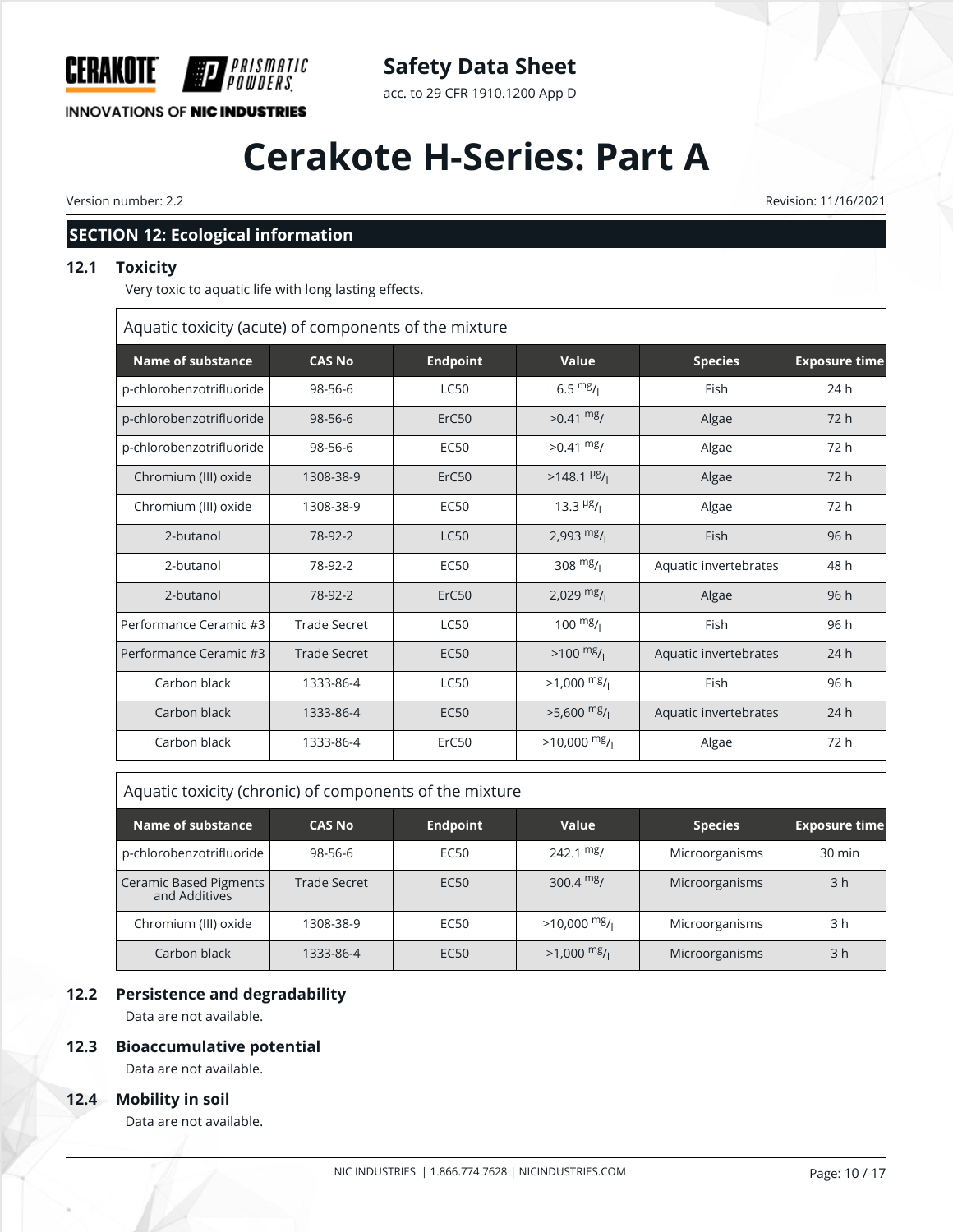

# **Safety Data Sheet**

acc. to 29 CFR 1910.1200 App D

# **Cerakote H-Series: Part A**

Version number: 2.2 Revision: 11/16/2021

## **12.5 Results of PBT and vPvB assessment**

Data are not available.

**12.6 Endocrine disrupting properties** None of the ingredients are listed.

**12.7 Other adverse effects**

Data are not available.

#### **SECTION 13: Disposal considerations**

#### **13.1 Waste treatment methods**

#### Product/packaging disposal

Do not empty into drains. Avoid release to the environment. Contact a licensed professional waste disposal service to dispose of this material and its packaging.

#### Waste treatment of containers/packages

Completely emptied packages can be recycled. Handle contaminated packages in the same way as the substance itself.

#### Hazardous waste code(s)

D001, F003

The waste code(s) should be assigned in discussion between the user and the waste disposal company.

#### **Remarks**

Please consider the relevant national or regional provisions. Waste shall be separated into the categories that can be handled separately by the local or national waste management facilities.

## **SECTION 14: Transport information**

| 14.1 | UN number                         | not subject to transport regulations |
|------|-----------------------------------|--------------------------------------|
|      | 14.2 UN proper shipping name      | not relevant                         |
|      | 14.3 Transport hazard class(es)   | not assigned                         |
|      | 14.4 Packing group                | not assigned                         |
|      | <b>14.5 Environmental hazards</b> | not assigned                         |

#### **14.6 Special precautions for user**

Cerakote H-Series Part A products do not need to be regulated for purposes of transportation due to the fact that the p-chlorobenzotrifluoride (CAS# 98-56-6) contained in the mixture does not sustain combustion. Per 49 CFR § 173.120(a)(3) of the hazardous materials regulations, liquids with a flash point greater than 35°C that do not sustain combustion according to ASTM D 4206 do not meet the definition of a Class 3 Flammable Liquid. Additionally, International Air Transport Association (IATA) Dangerous Goods Regulations section 3.3.1.3(a) states that liquids which do not sustain combustion "need not be considered as flammable" if the liquid has "passed a suitable test for combustibility" as prescribed by the UN Manual of Tests and Criteria, Part III, subsection 32.5.2. ASTM D 4206 standards are identical to the UN Manual standards; it is thus considered to be a suitable test for combustibility. For the aforementioned reasons, Cerakote H-Series Part A is not considered regulated for purposes of transportation.

#### **14.7 Transport in bulk according to Annex II of MARPOL and the IBC Code**

The cargo is not intended to be carried in bulk.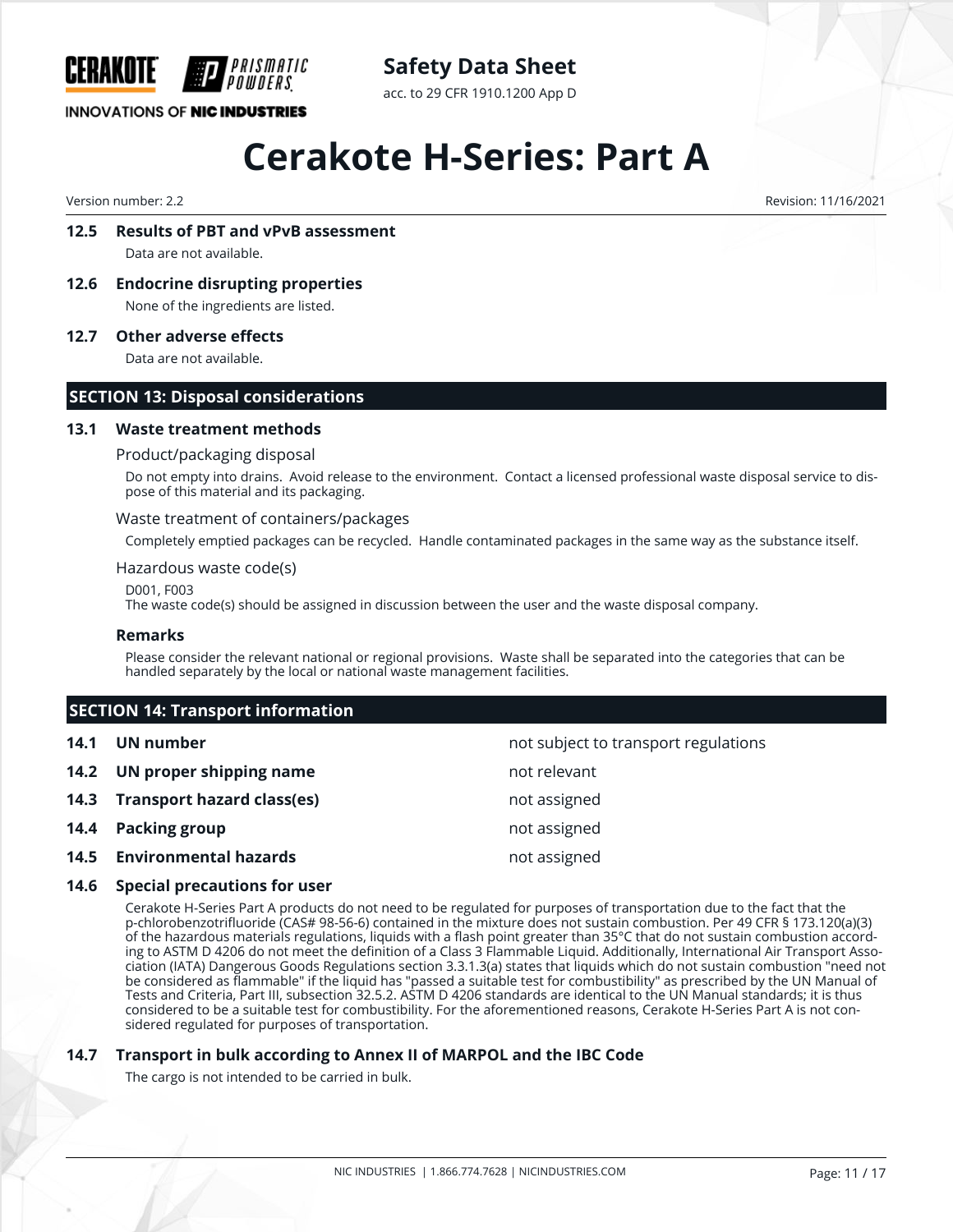

**Safety Data Sheet** acc. to 29 CFR 1910.1200 App D

# **Cerakote H-Series: Part A**

Version number: 2.2 Revision: 11/16/2021

## **Information for each of the UN Model Regulations**

**Transport of dangerous goods by road or rail (49 CFR US DOT) - Additional information** Not subject to transport regulations.

**International Maritime Dangerous Goods Code (IMDG) - Additional information** Not subject to IMDG.

**International Civil Aviation Organization (ICAO-IATA/DGR) - Additional information** Not subject to ICAO-IATA.

# **SECTION 15: Regulatory information**

# **15.1 Safety, health and environmental regulations specific for the product in question**

### **National regulations (United States)**

**Toxic Substance Control Act (TSCA)** All ingredients are listed

# **Superfund Amendment and Reauthorization Act (SARA TITLE III )**

- The List of Extremely Hazardous Substances and Their Threshold Planning Quantities (EPCRA Section 302, 304)

None of the ingredients are listed.

- Specific Toxic Chemical Listings (EPCRA Section 313)

| Toxics Release Inventory: Specific Toxic Chemical Listings |               |                |                |
|------------------------------------------------------------|---------------|----------------|----------------|
| Name of substance                                          | <b>CAS No</b> | <b>Remarks</b> | Effective date |
| 2-butanol                                                  | 78-92-2       |                | 12/31/1986     |

# **Comprehensive Environmental Response, Compensation, and Liability Act (CERCLA)**

- List of Hazardous Substances and Reportable Quantities (CERCLA section 102a) (40 CFR 302.4) None of the ingredients are listed.

#### **Clean Air Act**

None of the ingredients are listed.

## **Right to Know Hazardous Substance List**

- Toxic or Hazardous Substance List (MA-TURA)

| $\blacksquare$ Name of substance $\blacksquare$ | <b>CAS No</b> | <b>LHS</b> | $\blacksquare$ Threshold $\blacksquare$ | DEP CODE PBT / HHS / PBT / HHS De Minimis Concen-<br>tration Threshold |
|-------------------------------------------------|---------------|------------|-----------------------------------------|------------------------------------------------------------------------|
| 2-butanol                                       | 78-92-2       | LHS        |                                         | $1.0\%$                                                                |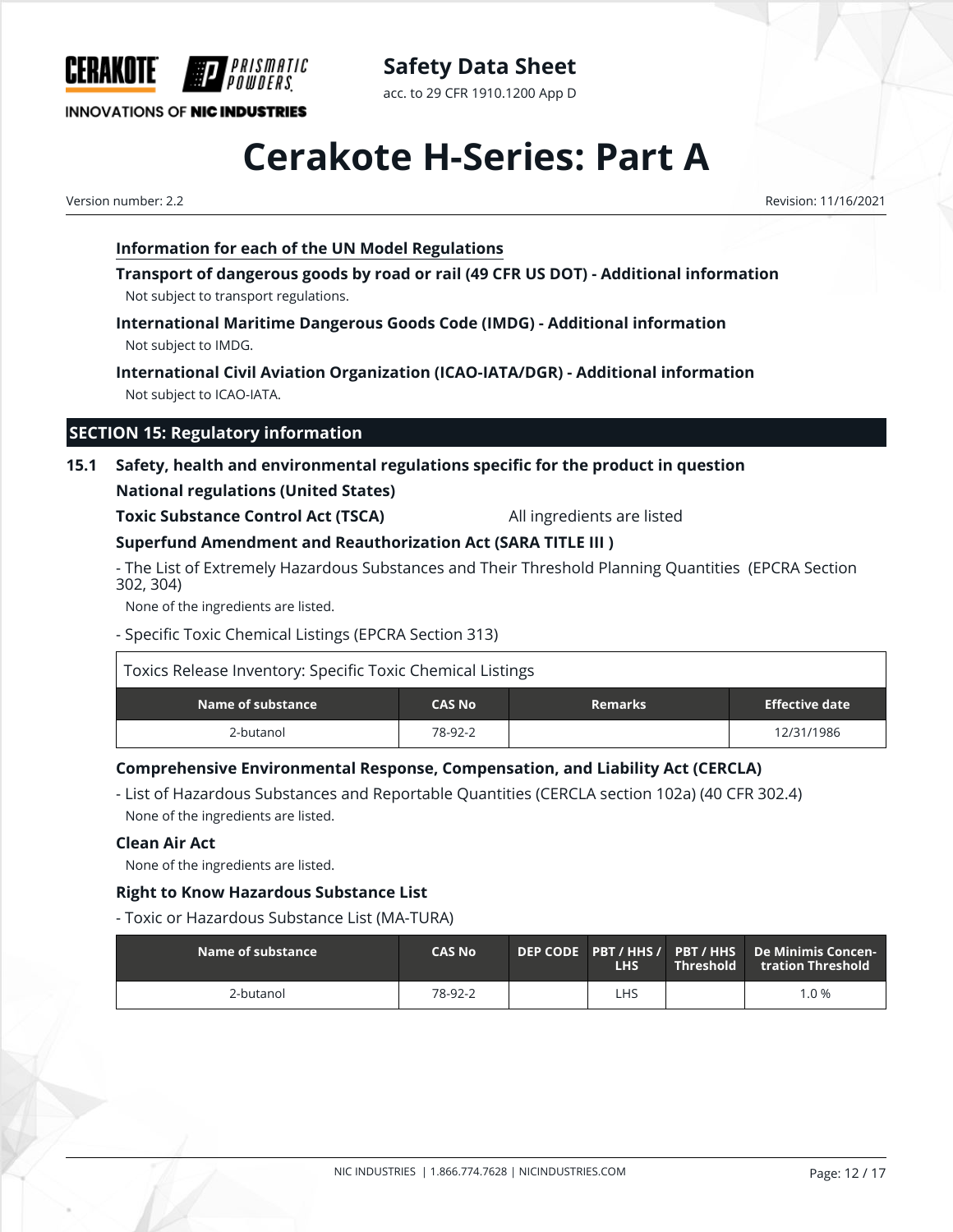

acc. to 29 CFR 1910.1200 App D

**INNOVATIONS OF NIC INDUSTRIES** 

# **Cerakote H-Series: Part A**

Version number: 2.2 Revision: 11/16/2021

#### - Hazardous Substances List (MN-ERTK)

*PRISMATIC<br>POWDFRS* 

| <b>Name of substance</b> | <b>References</b> | <b>Remarks</b> |
|--------------------------|-------------------|----------------|
| Performance Ceramic #1   | Α                 |                |
| Carbon black             | A, N, O, R, *     |                |
| Performance Ceramic #2   | A, N, O, R, *     |                |
| 2-butanol                | A, O              |                |

Legend

\* Substances which are regulated by OSHA as carcinogens; have been categorized by the ACGIH as either "human carcinogens" or "suspect of carcinogenic potential for man"; have been evaluated by the International Agency for Research on Cancer (IARC) and found to be carcinogens or potential carcinogens; or have been listed as a carcinogen or potential carcinogen in the Annual Report on Carcinogens published by the National Toxicology Program (NTP).

A American Conference of Governmental Industrial Hygienists (ACGIH), "Threshold Limit Values for Chemical Substances and Physical Agents and Biological Exposure Indices for 1992-93", available from ACGIH

N National Institute for Occupational Safety and Health (NIOSH), "Recommendations for Occupational Safety and Health Standards," August 1988, available from NIOSH, Publications Dissemination Office, Division of Standards Development and Technology Transfer

O Occupational Safety and Health Administration (OSHA), Safety and Health Standards, Code of Federal Regulations, title 29, part 1910, subpart Z, "Toxic and Hazardous Substances, 1990." General information: Minnesota Department of Labor and Industry, Occupational Safety and Health Division

R International Agency for Research on Cancer (IARC) Monographs on the Evaluation of the Carcinogenic Risks to Humans; Overall Evaluations of Carcinogenicity: An Updating of IARC Monographs Volumes 1 to 42, Supplement 7 (1987). Available from: WHO Publications Centre USA

#### - Hazardous Substance List (NJ-RTK)

| <b>Name of substance</b> | <b>Remarks</b> | <b>Classifications</b> |
|--------------------------|----------------|------------------------|
| Performance Ceramic #1   |                |                        |
| Carbon black             |                | CA                     |
| Chromium (III) oxide     |                |                        |
| Chromium (III) oxide     |                |                        |
| 2-butanol                |                | F <sub>3</sub>         |

Legend

CA Carcinogenic

Flammable - Third Degree

#### - Hazardous Substance List (Chapter 323) (PA-RTK)

| Name of substance      | <b>Classification</b> |
|------------------------|-----------------------|
| Performance Ceramic #1 |                       |
| Carbon black           |                       |
| Chromium (III) oxide   | $*, E, S$             |
| Performance Ceramic #2 |                       |
| 2-butanol              |                       |

Legend

\* Any compound of this substance is also an environmental hazard

E Environmental hazard<br>Special hazardous sub

Special hazardous substance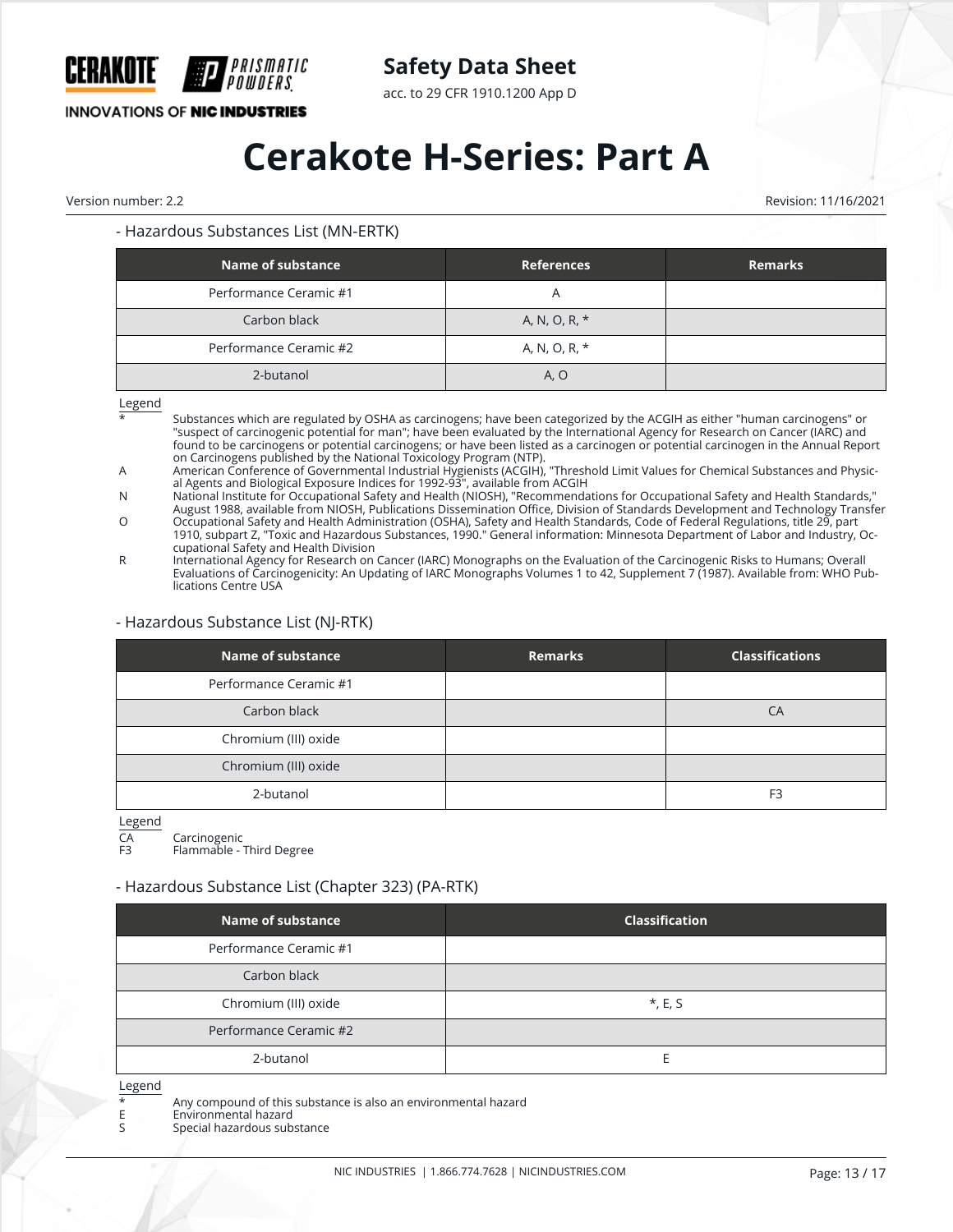

acc. to 29 CFR 1910.1200 App D

# **INNOVATIONS OF NIC INDUSTRIES**

# **Cerakote H-Series: Part A**

Version number: 2.2 Revision: 11/16/2021

#### - Hazardous Substance List (RI-RTK)

| <b>Name of substance</b> | <b>References</b> |
|--------------------------|-------------------|
| Performance Ceramic #1   |                   |
| Carbon black             |                   |
| 2-butanol                | T. F              |

Legend

 $F$  Flammability (NFPA®)

Toxicity (ACGIH®)

#### **California Environmental Protection Agency (Cal/EPA): Proposition 65 - Safe Drinking Water and Toxic Enforcement Act of 1987**

| Proposition 65 List of chemicals |                                                     |                             |
|----------------------------------|-----------------------------------------------------|-----------------------------|
| Name of substance                | <b>Remarks</b>                                      | <b>Type of the toxicity</b> |
| Performance Ceramic #1           | airborne, unbound particles of res-<br>pirable size | cancer                      |
| Carbon black                     | airborne, unbound particles of res-<br>pirable size | cancer                      |
| p-chlorobenzotrifluoride         |                                                     | cancer                      |

#### **VOC content**

All Cerakote coatings are VOC compliant under the EPA and have low to no VOC content. To find out the VOC content of an individual coating please contact sds@nicindustries.com for more information.

#### **Industry or sector specific available guidance(s)**

#### **NFPA® 704**

National Fire Protection Association: Standard System for the Identification of the Hazards of Materials for Emergency Response (United States).

| <b>Category</b> | Degree of haz-<br>ard | <b>Description</b>                                                                                                        |
|-----------------|-----------------------|---------------------------------------------------------------------------------------------------------------------------|
| Flammability    |                       | Material that must be moderately heated or exposed to relatively high ambient temper-<br>atures before ignition can occur |
| <b>Health</b>   |                       | Material that, under emergency conditions, can cause temporary incapacitation or re-<br>sidual injury                     |
| Instability     |                       | Material that is normally stable, even under fire conditions                                                              |
| Special hazard  |                       |                                                                                                                           |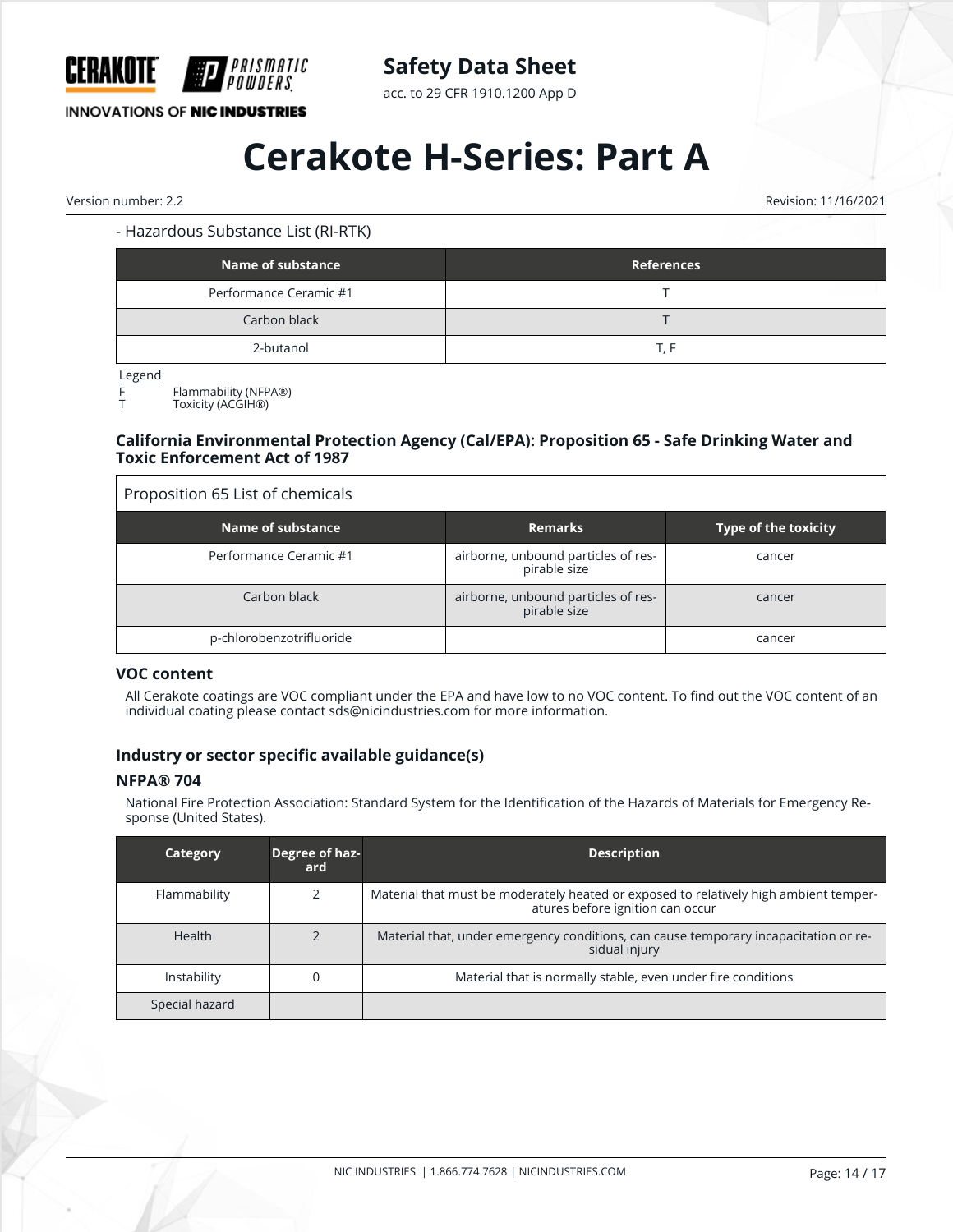

acc. to 29 CFR 1910.1200 App D

# **INNOVATIONS OF NIC INDUSTRIES**

PRISMATIC OWDERS

# **Cerakote H-Series: Part A**

Version number: 2.2 Revision: 11/16/2021

#### **National inventories**

| <b>Country</b> | Inventory        | <b>Status</b>                  |
|----------------|------------------|--------------------------------|
| AU             | <b>AICS</b>      | All ingredients are listed     |
| CA             | <b>DSL</b>       | All ingredients are listed     |
| CN             | <b>IECSC</b>     | All ingredients are listed     |
| EU             | ECSI             | All ingredients are listed     |
| EU             | REACH Reg.       | All ingredients are listed     |
| P              | <b>CSCL-ENCS</b> | Not all ingredients are listed |
| JP             | ISHA-ENCS        | Not all ingredients are listed |
| <b>KR</b>      | <b>KECI</b>      | All ingredients are listed     |
| MX             | <b>INSQ</b>      | Not all ingredients are listed |
| NZ             | <b>NZIOC</b>     | Not all ingredients are listed |
| PH             | <b>PICCS</b>     | All ingredients are listed     |
| <b>TR</b>      | <b>CICR</b>      | Not all ingredients are listed |
| <b>TW</b>      | <b>TCSI</b>      | All ingredients are listed     |
| US             | <b>TSCA</b>      | All ingredients are listed     |

#### Legend

| <b>AICS</b>      | Australian Inventory of Chemical Substances                             |
|------------------|-------------------------------------------------------------------------|
| <b>CICR</b>      | Chemical Inventory and Control Regulation                               |
| CSCL-ENCS        | List of Existing and New Chemical Substances (CSCL-ENCS)                |
| DSL              | Domestic Substances List (DSL)                                          |
| ECSI             | EC Substance Inventory (EINECS, ELINCS, NLP)                            |
| <b>IECSC</b>     | Inventory of Existing Chemical Substances Produced or Imported in China |
| <b>INSO</b>      | National Inventory of Chemical Substances                               |
| <b>ISHA-ENCS</b> | Inventory of Existing and New Chemical Substances (ISHA-ENCS)           |
| KECI             | Korea Existing Chemicals Inventory                                      |
| NZIoC            | New Zealand Inventory of Chemicals                                      |
| <b>PICCS</b>     | Philippine Inventory of Chemicals and Chemical Substances (PICCS)       |
| REACH Reg.       | REACH registered substances                                             |
| <b>TCSI</b>      | Taiwan Chemical Substance Inventory                                     |
| <b>TSCA</b>      | Toxic Substance Control Act                                             |

#### **15.2 Chemical Safety Assessment**

Chemical safety assessments for substances in this mixture were not carried out.

# **SECTION 16: Other information, including date of preparation or last revision**

#### **Abbreviations and acronyms**

| Abbr.            | <b>Descriptions of used abbreviations</b>                                                                                                            |
|------------------|------------------------------------------------------------------------------------------------------------------------------------------------------|
| 29 CFR 1910.1000 | 29 CFR 1910.1000, Tables Z-1, Z-2, Z-3 - Occupational Safety and Health Standards: Toxic and Hazardous Sub-<br>stances (permissible exposure limits) |
| 49 CFR US DOT    | 49 CFR U.S. Department of Transportation                                                                                                             |
| ACGIH®           | American Conference of Governmental Industrial Hygienists                                                                                            |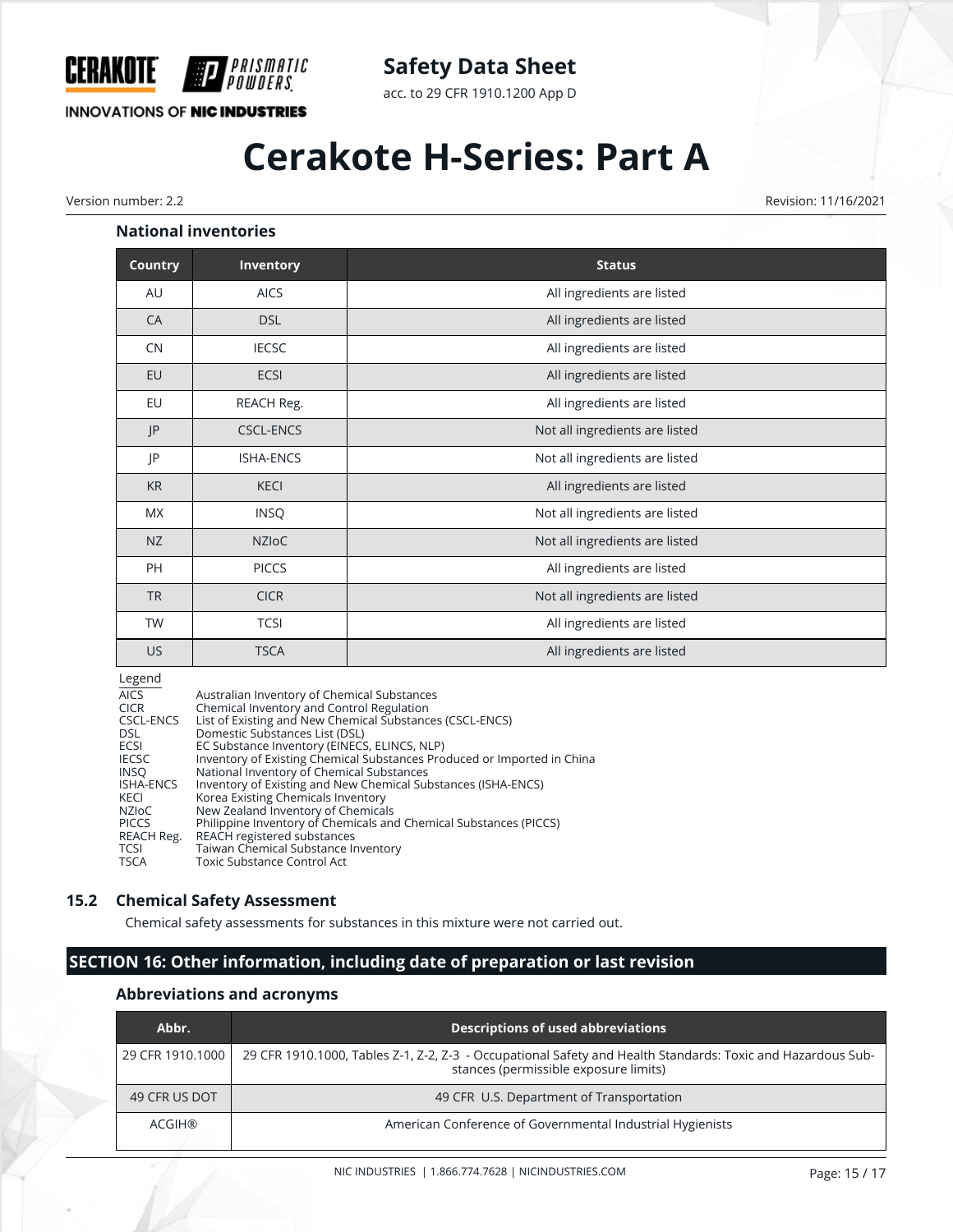

*PRISMATIC<br>Powders* 

**INNOVATIONS OF NIC INDUSTRIES** 

**Safety Data Sheet**

acc. to 29 CFR 1910.1200 App D

# **Cerakote H-Series: Part A**

Version number: 2.2 Revision: 11/16/2021

| Abbr.            | <b>Descriptions of used abbreviations</b>                                                                                                                                                                                                             |
|------------------|-------------------------------------------------------------------------------------------------------------------------------------------------------------------------------------------------------------------------------------------------------|
| ACGIH® 2021      | From ACGIH®, 2021 TLVs® and BEIs® Book. Copyright 2021. Reprinted with permission. Information on the<br>proper use of the TLVs® and BEIs®: http://www.acgih.org/tlv-bei-guidelines/policies-procedures-presenta-<br>tions/tlv-bei-position-statement |
| <b>ATE</b>       | <b>Acute Toxicity Estimate</b>                                                                                                                                                                                                                        |
| Cal/OSHA PEL     | California Division of Occupational Safety and Health (Cal/OSHA): Permissible Exposure Limits (PELs)                                                                                                                                                  |
| CAS              | Chemical Abstracts Service (service that maintains the most comprehensive list of chemical substances)                                                                                                                                                |
| Ceiling-C        | Ceiling value                                                                                                                                                                                                                                         |
| DEP CODE         | Department of Environmental Protection Code                                                                                                                                                                                                           |
| <b>DGR</b>       | Dangerous Goods Regulations (see IATA/DGR)                                                                                                                                                                                                            |
| EC50             | Effective Concentration 50 %. The EC50 corresponds to the concentration of a tested substance causing 50 %<br>changes in response (e.g. on growth) during a specified time interval                                                                   |
| <b>EINECS</b>    | European Inventory of Existing Commercial Chemical Substances                                                                                                                                                                                         |
| <b>ELINCS</b>    | European List of Notified Chemical Substances                                                                                                                                                                                                         |
| ErC50            | $\equiv$ EC50: in this method, that concentration of test substance which results in a 50 % reduction in either growth<br>(EbC50) or growth rate (ErC50) relative to the control                                                                      |
| <b>GHS</b>       | "Globally Harmonized System of Classification and Labelling of Chemicals" developed by the United Nations                                                                                                                                             |
| <b>HHS</b>       | Higher hazard substance                                                                                                                                                                                                                               |
| <b>IARC</b>      | International Agency for Research on Cancer                                                                                                                                                                                                           |
| <b>IATA</b>      | International Air Transport Association                                                                                                                                                                                                               |
| <b>IATA/DGR</b>  | Dangerous Goods Regulations (DGR) for the air transport (IATA)                                                                                                                                                                                        |
| <b>ICAO</b>      | International Civil Aviation Organization                                                                                                                                                                                                             |
| <b>IMDG</b>      | International Maritime Dangerous Goods Code                                                                                                                                                                                                           |
| <b>LC50</b>      | Lethal Concentration 50%: the LC50 corresponds to the concentration of a tested substance causing 50 % leth-<br>ality during a specified time interval                                                                                                |
| LHS              | Lower hazard substance                                                                                                                                                                                                                                |
| <b>MARPOL</b>    | International Convention for the Prevention of Pollution from Ships (abbr. of "Marine Pollutant")                                                                                                                                                     |
| <b>NFPA®</b>     | National Fire Protection Association (United States)                                                                                                                                                                                                  |
| <b>NIOSH REL</b> | National Institute for Occupational Safety and Health (NIOSH): Recommended Exposure Limits (RELs)                                                                                                                                                     |
| <b>NLP</b>       | No-Longer Polymer                                                                                                                                                                                                                                     |
| <b>OSHA</b>      | Occupational Safety and Health Administration (United States)                                                                                                                                                                                         |
| PBT              | Persistent, Bioaccumulative and Toxic                                                                                                                                                                                                                 |
| PEL              | Permissible exposure limit                                                                                                                                                                                                                            |
| ppm              | Parts per million                                                                                                                                                                                                                                     |
| <b>RTECS</b>     | Registry of Toxic Effects of Chemical Substances (database of NIOSH with toxicological information)                                                                                                                                                   |
| STEL             | Short-term exposure limit                                                                                                                                                                                                                             |